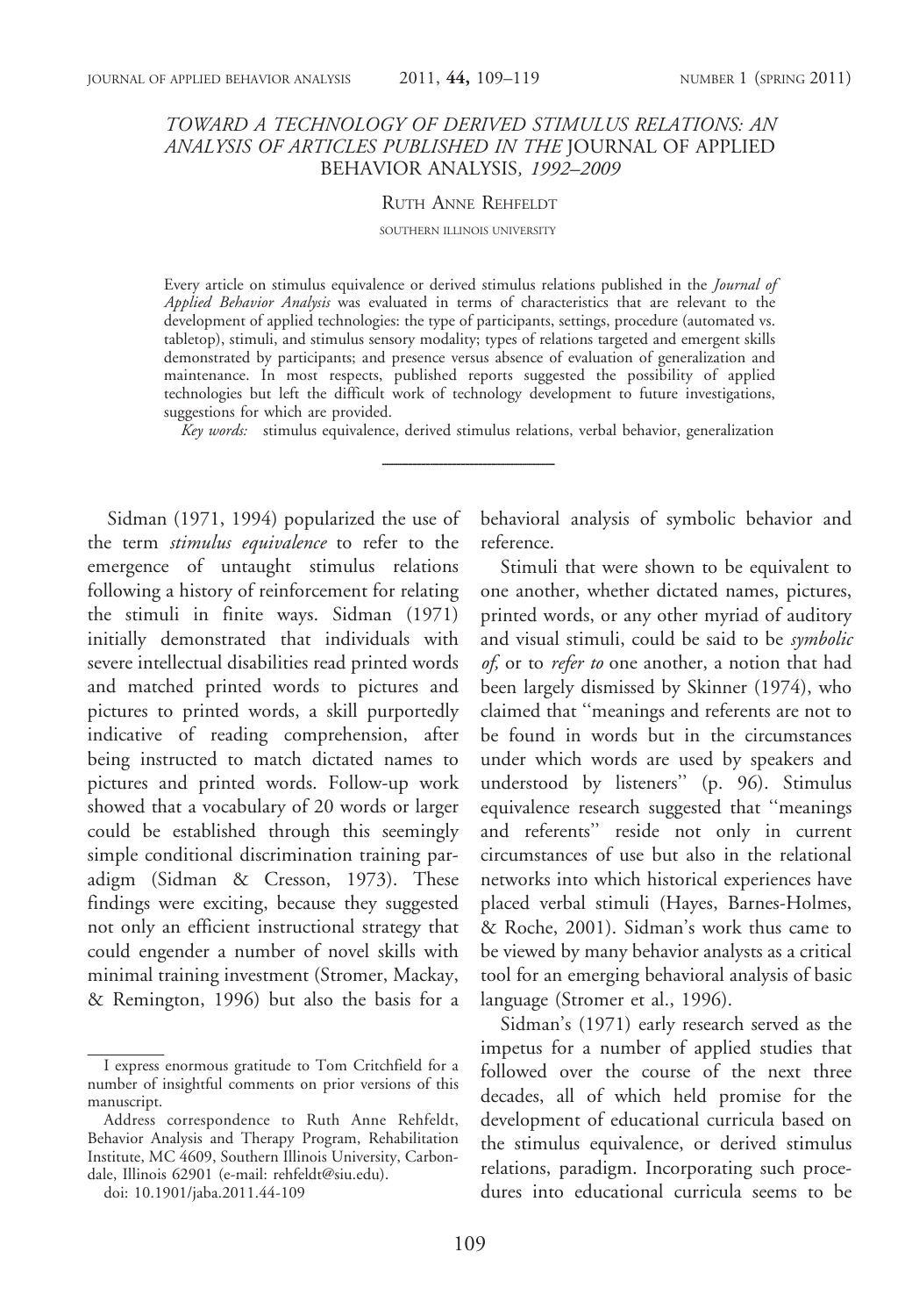beneficial not only for the expansion of receptive and expressive language skills but also for a multitude of other skills that involve responding relationally to stimuli. In fact, such an approach seems to capture a number of ''best practices'' in instruction articulated by Skinner (2003), including frequent opportunities for feedback, ongoing evaluation, and requiring students to master one set of skills before advancing to the next (see Critchfield & Fienup, 2008). In a well-designed educational curriculum, the learner must pass though a sequence of steps, with a series of progressive approximations to the ultimately desired complex skill (Skinner). As such, instructional protocols based on derived stimulus relations also seem to be ideal for use in conjunction with other widely used and well-reputed behavioranalytic educational curricula, including direct instruction and precision teaching (e.g., Binder, 1996; Engelmann & Carnine, 1982).

To date, however, only 27 applied studies on derived stimulus relations have been published in the discipline's flagship journal, the Journal of Applied Behavior Analysis (JABA), less than one article per year since Sidman's (1971) initial pioneering efforts. Research efforts have instead focused largely on the relations between derived stimulus relations and verbal behavior and the conditions necessary and sufficient for relational repertoires to emerge. The result has been the formulation of three distinct theoretical perspectives (e.g., Hayes et al., 2001; Horne & Lowe, 1996; Sidman, 1994) and hundreds of basic laboratory studies. Much has been learned about relational learning as a behavior process, placing applied behavior analysts in an excellent position to further develop and refine the technology initiated by Sidman (1971). Although the implications of Sidman's early research for establishing rudimentary reading and spelling repertoires are clear (see Sidman, 1994), the naming hypothesis (Horne & Lowe, 1996) and relational frame theory (Hayes et al., 2001) also have much to offer a technology of

derived stimulus relations. For example, both theories focus on a history of reinforcement for responding relationally with multiple exemplars before a more generalized form of relating emerges with novel stimuli in the absence of reinforcement. Thus, both theories suggest that relational skills should generalize to a wide range of stimuli and a wide range of tasks following instruction with multiple exemplars. This is a noteworthy outcome, because behavioral approaches to education have been criticized for their focus on rote learning as opposed to teaching for generalization (Alessi, 1987).

Given the growing demand for evidencebased practices and the legislation that has mandated it, the time may be particularly ripe for the applied research program on derived stimulus relations to burgeon. The No Child Left Behind Act has made states and schools responsible for student progress, urging the use of scientifically verified instructional practices and encouraging responsible use of resources (Wright, Wright, & Heath, 2009). Similarly, Response to Intervention (Hale, 2008) prescribes the delivery of research-based instruction and the regular monitoring of student performance. As a result, reimbursement for a variety of services is largely dictated by those treatments or services that produce outcomes at the most reasonable cost (Burns, Hoagwood, & Mrazek, 1999), which is a strong justification for the use of instructional approaches that ''spawn novel abilities'' (Critchfield & Fienup, 2008, p. 363).

Nonetheless, researchers cannot assume that interventions or educational approaches studied under laboratory conditions will automatically transfer to real-world practice settings (Chorpita, 2003). A number of important differences often exist between research and practice settings. These differences have the potential to render educational approaches or interventions that were shown to have robust effects under tightly controlled laboratory conditions ineffective in practice settings (Hoagwood,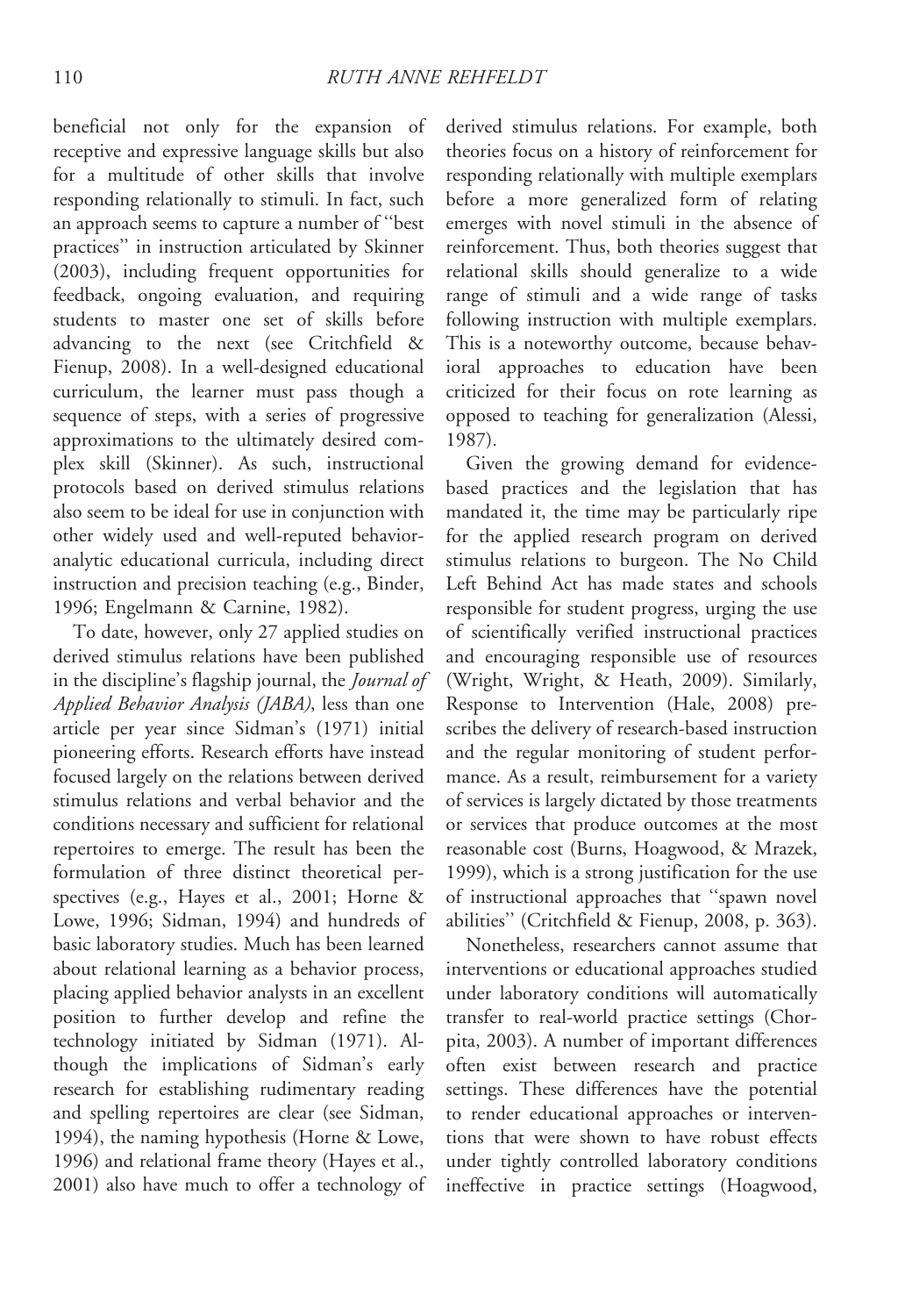Burns, Kiser, Ringeisen, & Schoenwald, 2001; Weisz, Weiss, & Donenberg, 1992). For example, evaluations of the long-term efficacy of direct instruction revealed that children who participated in direct instruction classrooms performed no better on standardized reading and math tests than children who did not participate, and in fact showed poorer comprehension skills (see Kohn, 1999). Thus, examination of the transportability of a behavioral intervention may be important before efforts are made to disseminate it (Schoenwald & Hoagwood, 2001). Rogers (1983) urged researchers to consider those contextual variables that might predict how effective an intervention is in practice, including, for example, characteristics of the clients, setting, equipment, and various aspects of the procedures themselves (Chorpita, 2003). For this reason, examination of variables that may have some relevance to the context of the practice setting may be important in evaluating the transportability of an intervention to practice settings. Because federal agencies urge dissemination to increase the prevalence of evidence-based practice (Schoenwald & Hoagwood, 2001), these analyses are likely to aid in the further development and dissemination of a technology.

If the research program on derived stimulus relations is to be utilized by practitioners, a careful analysis of the applied investigations on the topic may reveal much about the technology's potential for dissemination. By examining various aspects of the studies reported to date, we may learn much about the conditions (e.g., settings, populations, tasks) under which instructional protocols based on derived stimulus relations promise success. To this end, the purpose of this descriptive analysis was to examine the studies conducted on derived stimulus relations published in JABA. Selfstudies of this sort have been conducted on a variety of topics in the discipline (e.g., Northup, Vollmer, & Serrett, 1993). Painting a picture of where applied behavior analysis has been and

where it is going, as represented in the pages of JABA, may thus provide an important context for future directions (Northup et al., 1993). I examined every study on stimulus equivalence or derived stimulus relations published in JABA and classified each article according to nine specific characteristics that I believed to be relevant to the further development of this teaching technology. Some, but not all, of the characteristics examined for each study were pertinent to issues of dissemination and transportability (e.g., Chorpita, 2003; Rogers, 1983), whereas others were thought to be relevant to future research questions aimed at expanding the scope of this technology.

The characteristics, not necessarily in the order examined, were as follows. First, I examined the characteristics of participants in each study to discern the ages, diagnoses, and skill deficits, if any, of participants with whom a derived stimulus relations technology has been used successfully. This information will help to determine whether particular populations seem to be more prepared to benefit from educational or clinical approaches based on derived stimulus relations, as well as to highlight less studied populations that should be targeted in future research. Second, I examined the instructional stimuli employed in each study in terms of both their sensory modality and arbitrariness. Identifying the sorts of stimuli employed may help to market derived stimulus relations technology to practitioners, depending on the types of skill sets that have typically been established in published reports. Although arbitrarily configured stimuli are often used in basic laboratory investigations to control for history effects, positive outcomes using real-world instructional stimuli may well enhance the disseminability of this technology (see Rogers, 1983). Third, I examined what relations were targeted in the study, including equivalence or sameness and other types of relations, such as opposition, more than, and less than. Fourth, I identified the emergent skills documented at the end of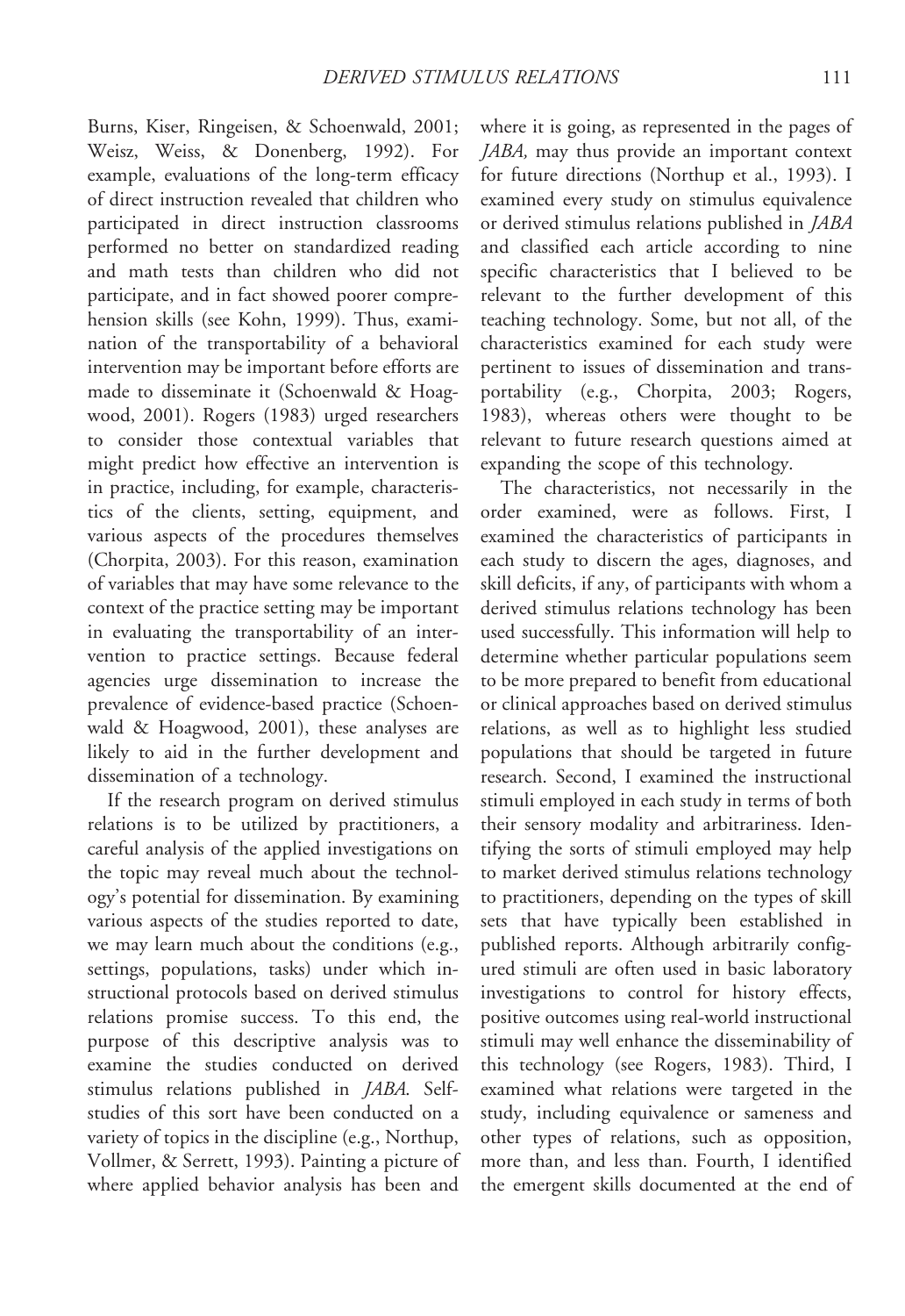each study. These examinations allowed a determination of what sorts of practical skills might be established if practitioners employed a derived stimulus relations protocol. For example, would a participant show the ability to rank items in terms of value at the conclusion of an instructional protocol or to match equivalent items in a match-to-sample procedure?

Fifth, I examined whether a given study assessed generalization across novel stimuli or tasks. A technology that promotes generalization of skills to untrained response topographies or novel stimuli and tasks may have wide appeal for practitioners who do not have the time or resources to instruct every desired skill directly (see Stromer et al., 1996). Sixth, I recorded whether or not the study evaluated the longterm maintenance or stability of emergent performances. How long emergent behaviors are maintained may reflect the importance of the behaviors in the daily lives of the study's participants (Cooper, Heron, & Heward, 2007), as well as the long-term sustainability of the intervention employed (Rogers, 1983). Seventh, I explored whether an automated or tabletop procedure was used in the study. One could argue that either approach is more or less transportable than the other. Unfortunately, a number of practice settings do not have the resources to ensure that all students can benefit from a computerized protocol, but computerized protocols are easily transported in the form of software or internet downloads and improve on some of the issues with procedural reliability that are inherent in tabletop procedures. Eighth, I examined the setting in which the study was conducted. Although a laboratory-based study may have extraordinary clinical and educational implications, exploring the effectiveness of an innovation in an actual practice setting may facilitate its diffusion.

## METHOD

The data set included 26 empirical articles on stimulus equivalence and derived stimulus

relations published in *JABA* between 1992 and 2009. Twenty-three articles were identified via a search on the journal's website (http://seab. envmed.rochester.edu/jaba). Search terms included stimulus equivalence, symmetry relations, derived stimulus relations, relational responding, and *relational frame theory*. To be certain that all articles on this topic were identified via this initial search, a second search was conducted using PsycInfo with the same search terms. Three additional articles were in press in JABA during the time in which this review was conducted. These articles were identified and provided by the editor.

All articles were reviewed and classified along nine specific characteristics, as follows: (a) participants (ages, diagnoses, and identified learning deficits, if any); (b) stimuli; (c) stimulus sensory modalities; (d) type of relation established (i.e., relations of sameness or equivalence or other types of relations, e.g., opposition, more than, and less than; (e) emergent skills; (f) generalization across novel stimuli or tasks; (g) maintenance; (h) procedure (automated or tabletop); and (i) setting.

A second recorder independently reviewed eight (31%) of the articles included in this review and recorded descriptive data for each of these nine characteristics. An agreement was scored for each characteristic if the second recorder recorded the same information as the first recorder. Interobserver agreement was calculated by dividing agreements by disagreements plus agreements and multiplying by 100%. Resulting mean interobserver agreement was 93%.

#### RESULTS AND DISCUSSION

#### Participants

Table 1 shows that 12 (46%) of the studies were conducted with participants who had a diagnosed developmental disorder, including brain injury, intellectual disabilities, Down syndrome, and autism (e.g., K. J. Saunders, O'Donnell, Vaidya, & Williams, 2003; Stromer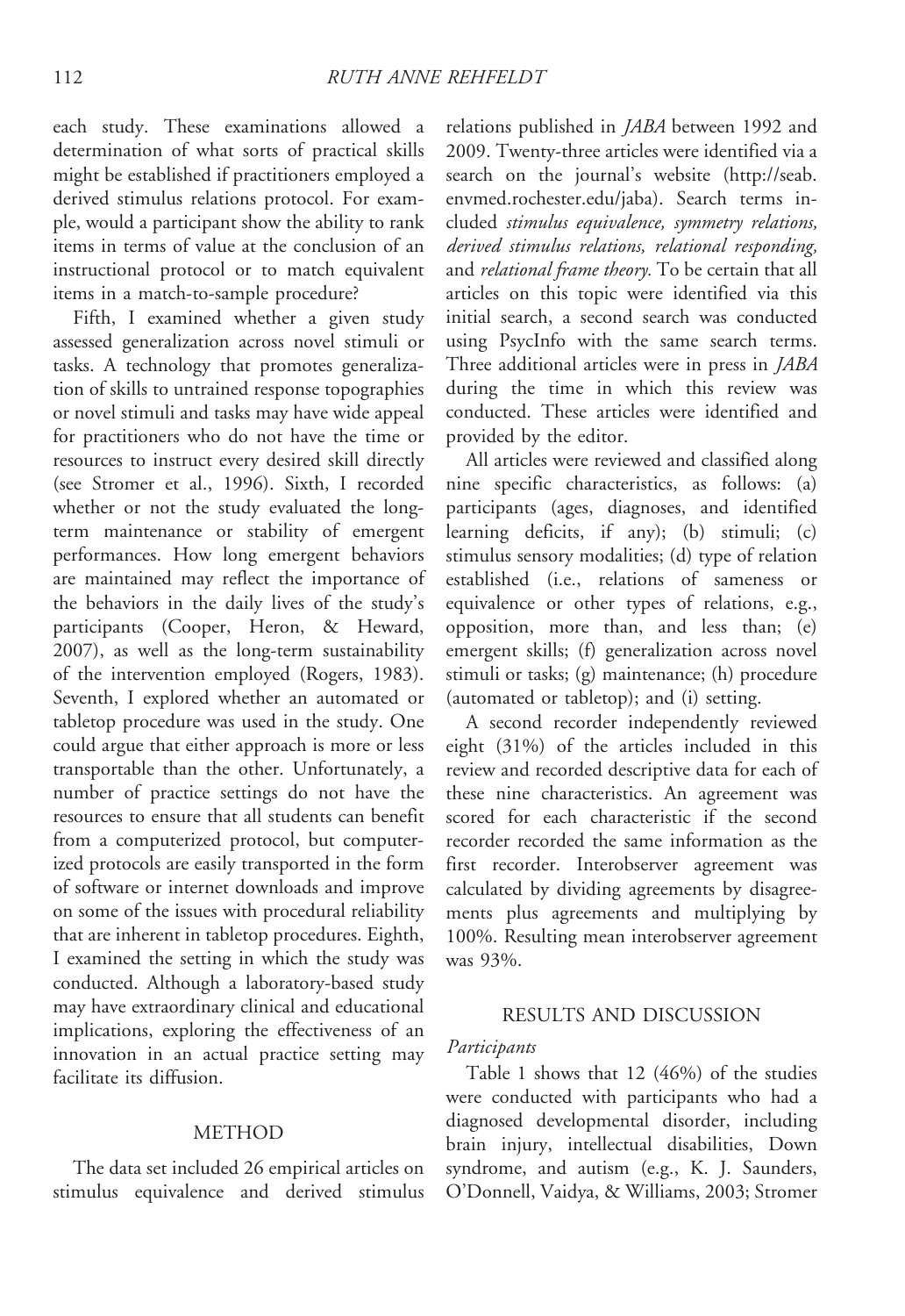Table 1 Selected Characteristics of Studies

|                                 | Number of<br>studies     | Percentage of<br>sample |
|---------------------------------|--------------------------|-------------------------|
| Participants                    |                          |                         |
| Developmental disabilities      | 12                       | 46                      |
| Typically developing children   |                          |                         |
| with academic deficits          | 5                        | 19                      |
| No disabilities or deficits     | 8                        | 31                      |
| Pathological gamblers           | 1                        | 4                       |
| Stimuli                         |                          |                         |
| Pictures, text, or letters      | 14                       | 54                      |
| Numerical or quantitative       | 5                        | 19                      |
| Arbitrary                       | $\overline{\mathbf{3}}$  | 12                      |
| Monetary                        | $\overline{4}$           | 15                      |
| Type of relation                |                          |                         |
| Equivalence                     | 19                       | 73                      |
| Comparative                     | 6                        | 23                      |
| Opposition                      | 1                        | 4                       |
| Generalization                  |                          |                         |
| Reconfigurations or             |                          |                         |
| dimensional variants of         |                          |                         |
| training stimuli                | 9                        | 35                      |
| Novel tasks                     | 5                        | 19                      |
| Novel stimulus sets             | $\overline{\mathcal{E}}$ | 12                      |
| Setting                         |                          |                         |
| School                          | 8                        | 31                      |
| University laboratory or clinic | 7                        | 27                      |
| Habilitation                    | 3                        | 12                      |
| Homes                           | $\overline{c}$           | 8                       |

& MacKay, 1992). In addition, five (19%) studies were conducted with typically developing children who had been identified as experiencing academic difficulties (e.g., de Rose, de Souza, & Hanna, 1996; Lynch & Cuvo, 1995). Thus, the majority of applications have been conducted with persons with disabilities or learning deficits, consistent with other publication trends in the study of verbal behavior (e.g., Dixon, Small, & Rosales, 2007). Eight studies (31%) included participants for whom educational or clinical deficits were not the basis for inclusion, one of which was conducted with children (Johnson & Dixon, 2009). These results underscore the benefits of a technology based on derived stimulus relations in special education and habilitative settings, but they also emphasize its utility in constructing repertoires in persons without disabilities or educational deficits. For example, four studies explored how standard instructional approaches might be supplemented by derived stimulus relations protocols in higher education (Fields et al., 2009; Ninness et al., 2005, 2006; Ninness, Dixon, et al., 2009; see also Critchfield & Fienup, 2008). Interestingly, only one (4%) study (Dixon & Holton, 2009) employed participants with a clinical disorder (in this case, pathological gambling). Thus, few researchers publishing in *JABA* have been encouraged by Hayes and Hayes (1993), who called for more research on the role of derived stimulus relations in psychopathology.

#### Stimuli

Table 1 shows that 14 (54%) of the studies published in JABA employed pictorial or textual stimuli, including printed words or single letters (e.g., Cowley, Green, & Braunling-McMorrow, 1992; Mueller, Olmi, & Saunders, 2000). Five (19%) studies used numerical stimuli, including printed numerals represented as ratios, fractions, and pictorial representations (i.e., pie charts) of fractions and ratios (Lynch & Cuvo, 1995); trigonometric formulas and graphs; and line graphs depicting statistical interactions and textual definitions, as well as names and descriptions of those interactions (e.g., Ninness et al., 2005, 2006; Ninness, Dixon, et al., 2009). Three (12%) studies employed arbitrarily configured stimuli or stimuli that were not related to other stimuli extraexperimentally (e.g., Murphy & Barnes-Holmes, 2009). Four (15%) studies used stimuli related to monetary values (i.e., coins and dollar bills) and nonmonetary stimuli that could be ordered along a continuum from least to most (i.e., differing sizes of food items) (e.g., Zlomke & Dixon, 2006). These results suggest that the majority of applications of derived stimulus relations have occurred in the context of building basic vocabulary and reading skills. Thus, behavior analysts should be well prepared to implement reading and spelling curricula based on this paradigm (see de Souza, de Rose, & Domeniconi, 2009).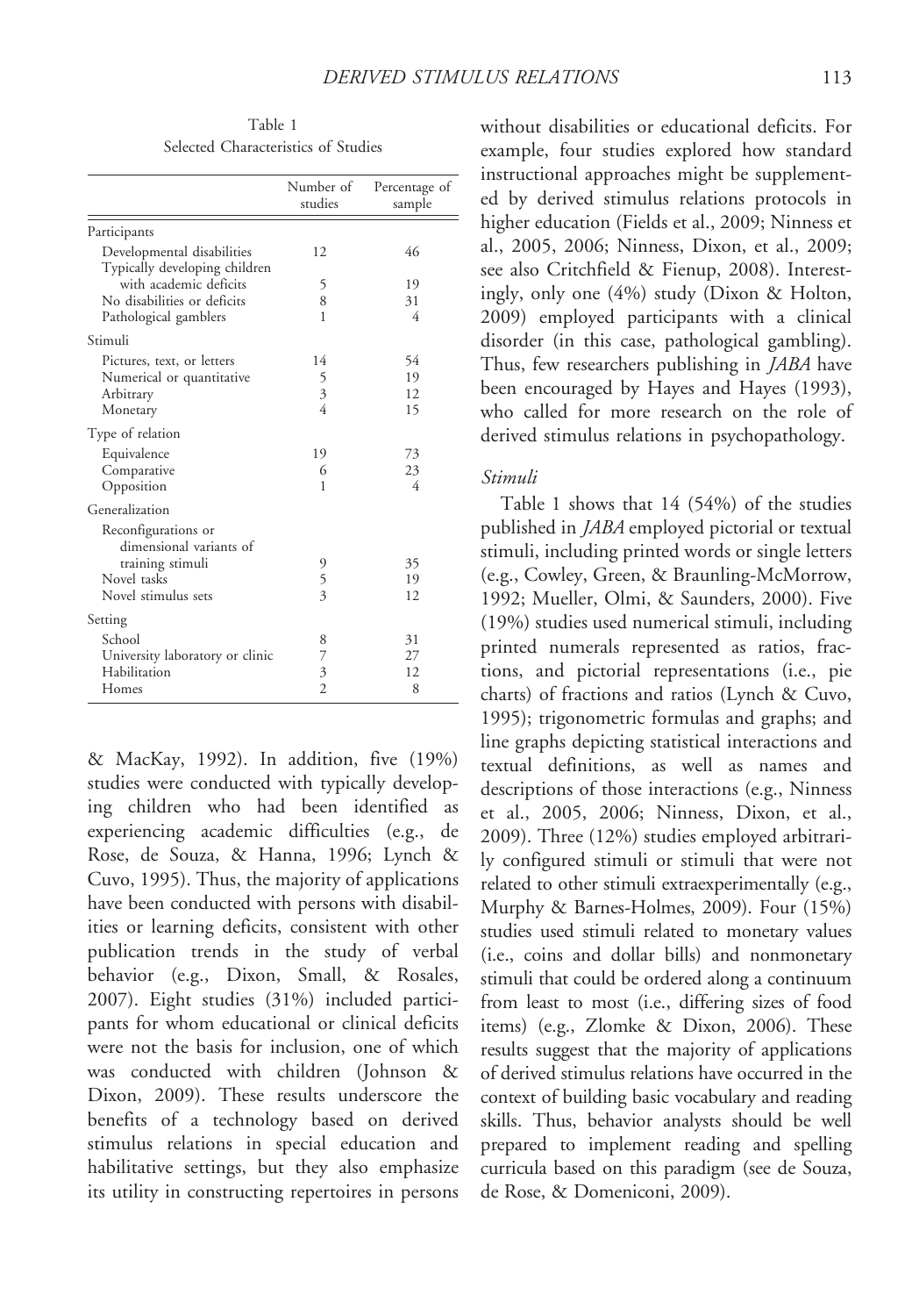These results are encouraging. Although arbitrarily configured stimuli are often employed to control for history effects, practitioners may be more inclined to adopt a protocol if the tasks and stimuli are relevant for their setting (see Rogers, 1983). Although only a few studies have explored the role of relational responding in basic and advanced math instruction, its utility seems apparent in this domain as well. Future research should focus on how programming for relational repertoires may enhance the acquisition of mathematical concepts in young children and adult learners, given the growing concern over the performance of American students in mathematics (see Ninness, Holland, et al., 2009).

# Stimulus Modalities

Sixteen (62%) of the studies employed all visual stimuli (e.g., Kennedy, Itkonen, & Lindquist, 1994), and 10 (38%) studies included both auditory and visual stimuli (e.g., Rehfeldt & Root, 2005). That fewer studies included auditory stimuli is surprising, given how critical the formation of auditory– visual stimulus relations is for understanding spoken language. No studies included stimuli of other sensory modalities, but Toussaint and Tiger (2010), which was not included in this review, established stimulus relations between auditory and tactile stimuli in persons with vision impairments, thus identifying a role for the stimulus equivalence paradigm in braille instruction (see also Bush, 1993).

### Type of Relation

Most of the studies (19, or 73%) programmed for the emergence of relations of equivalence, or sameness, with only seven (27%) studies targeting more complex relations (Table 1). These include Zlomke and Dixon (2006), Berens and Hayes (2007), Hoon, Dymond, Jackson, and Dixon (2008), Johnson and Dixon (2009), Murphy and Barnes-Holmes (2009), and Dixon and Holton (2009), all of which programmed for the

emergence of comparative (i.e., more than and less than) relations, and Ninness, Dixon, et al. (2009), which targeted relations of both sameness and opposition. Thus, relatively few studies published in *JABA* have demonstrated the formation of relations other than sameness or equivalence. This may be due in part to the fact that many studies have used young children or participants with cognitive deficits for whom repertoires of sameness are more easily attained. However, even very early academic tasks, such as telling time, measurement, and basic arithmetic, require a child to derive comparative relations. In addition, with several research programs focusing on the application of derived stimulus relations procedures in college instruction (e.g., Fields et al., 2009; Ninness et al., 2006), further investigation of relations other than sameness is warranted (e.g., many college courses require students to ''compare and contrast,'' a skill that undoubtedly involves responding relationally in accordance with frames of opposition and comparison). Berens and Hayes (2007) provided the impetus for further research in this area by showing how the direct training of comparative relations resulted in children's derivation of comparative relations with novel stimuli, thus supporting the notion of relating as generalized operant behavior. (The reader is also referred to Luciano, Rodrigquez, Manas, & Ruiz, 2009, for curricular recommendations.) Thus, research that illustrates the practical applications of relations other than sameness or equivalence is in order.

### Emergent Skills

Every study in this review documented the emergence of untrained relations using a matchto-sample test format, which requires selectionbased responding (Michael, 1985). Thirteen (50%) of the studies demonstrated the emergence of some portion of skills consistent with the original Sidman (1971) paradigm, including picture naming, oral reading of sight words, matching words to pictures and pictures to words, and constructed-response spelling, in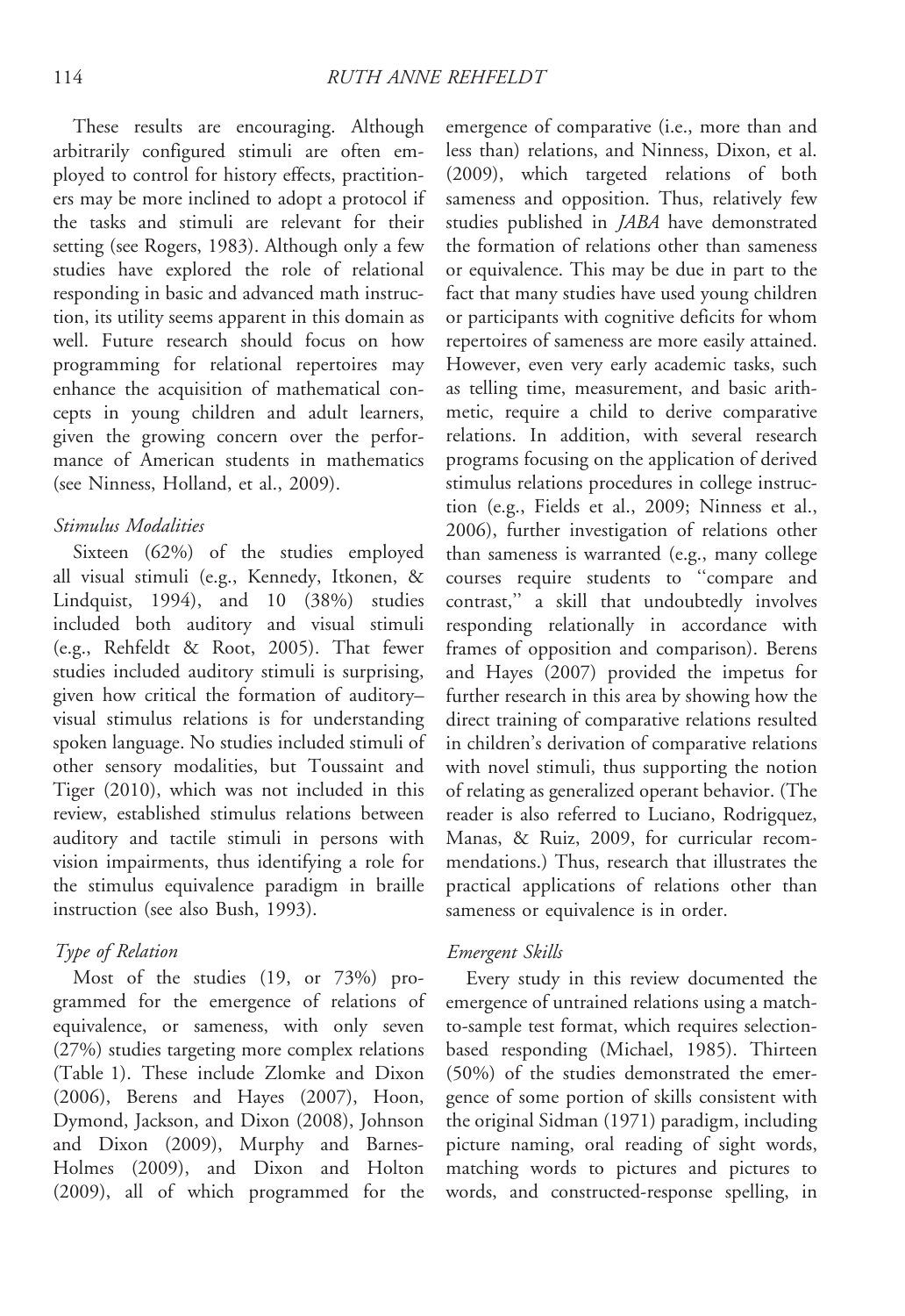which printed words were copied via the assemblage of anagram letter tiles (e.g., Lane & Critchfield, 1998; Melchiori, de Souza, & de Rose, 2000). Other emergent relational skills included manding or requesting (Murphy & Barnes-Holmes, 2009; Murphy, Barnes-Holmes, & Barnes-Holmes, 2005; Rehfeldt & Root, 2005; Rosales & Rehfeldt, 2007) and engaging in activities specified by textual stimuli in activity schedules (Miguel, Yang, Finn, & Ahearn, 2009). Berens and Hayes (2007) used a variety of relational tasks to evaluate the emergence of more than and less than relations (e.g., ''Which would buy you more candy?''). Although they did not necessarily show an emergent skill per se, Zlomke and Dixon (2006), Hoon et al. (2008), and Johnson and Dixon (2009) showed how a history of relational responding could alter participants' preferences for slot machines or playing dice. Likewise, Dixon and Holton (2009) showed how a preference for reinforcement in a delaydiscounting task could be influenced by the establishment of more than and less than relations.

Thus, the emergence of untrained stimulus relations in a match-to-sample test format was clearly the most frequently employed measure of emergent skills. Most other emergent skills pertained to the basic Sidman (1994) picture naming, reading, and spelling paradigm. In addition to examining the emergence of untrained stimulus relations, future studies should explore the emergence of skills in topographies other than match to sample. Some authors have argued that the verbal community more frequently demands topography-based responding (e.g., speaking, writing, spelling, and signing) rather than selection-based responding, which is reinforced during match-tosample training (Michael, 1985; Perez-Gonzalez, Herszlikowicz, & Williams, 2008).

# Generalization

The studies published in JABA evaluated generalization to novel variants of stimuli that were presented during training and to novel test formats or tasks. Just over half the studies surveyed (65%) evaluated one form of generalization. Nine (35%) studies showed that emergent stimulus relations generalized to include stimuli that were reconfigurations or dimensional variants of original training stimuli (e.g., Lynch & Cuvo, 1995; Melchiori et al., 2000) (Table 1). Test stimuli included, for example, novel words that were recombinations of words that had been presented during training (e.g., de Rose et al., 1996) and novel graphs or mathematical formulas (e.g., Ninness, Dixon, et al., 2009). Five (19%) studies showed that relational repertoires generalized to novel tasks that had some relevance for participants outside the context of match-to-sample training and testing (e.g., Berens & Hayes, 2007; Lane & Critchfield, 1998).

For example, Cowley et al. (1992) questioned whether participants would be able to locate therapists using a written list of names after the written names were shown to be equivalent to spoken names and pictures of the therapists. Likewise, Stromer et al. (1996) evaluated whether participants could use written lists to retrieve objects from a nearby shelf following a similar training procedure. Lane and Critchfield (1998) examined whether participants would identify letters that had been conditionally related to their spoken names in the context of novel four-letter words. Fields et al. (2009) showed that college students displayed superior performance on a paper-andpencil multiple-choice statistics test relative to their pretest performance after completing an automated equivalence protocol that established relations among names, figures, definitions, and examples of statistical interactions.

In three (12%) studies, participants related novel sets of stimuli in similar ways in the absence of reinforcement after a history of reinforcement for relating instructional stimuli in particular ways (Berens & Hayes, 2007; Murphy et al., 2005; Ninness, Dixon, et al.,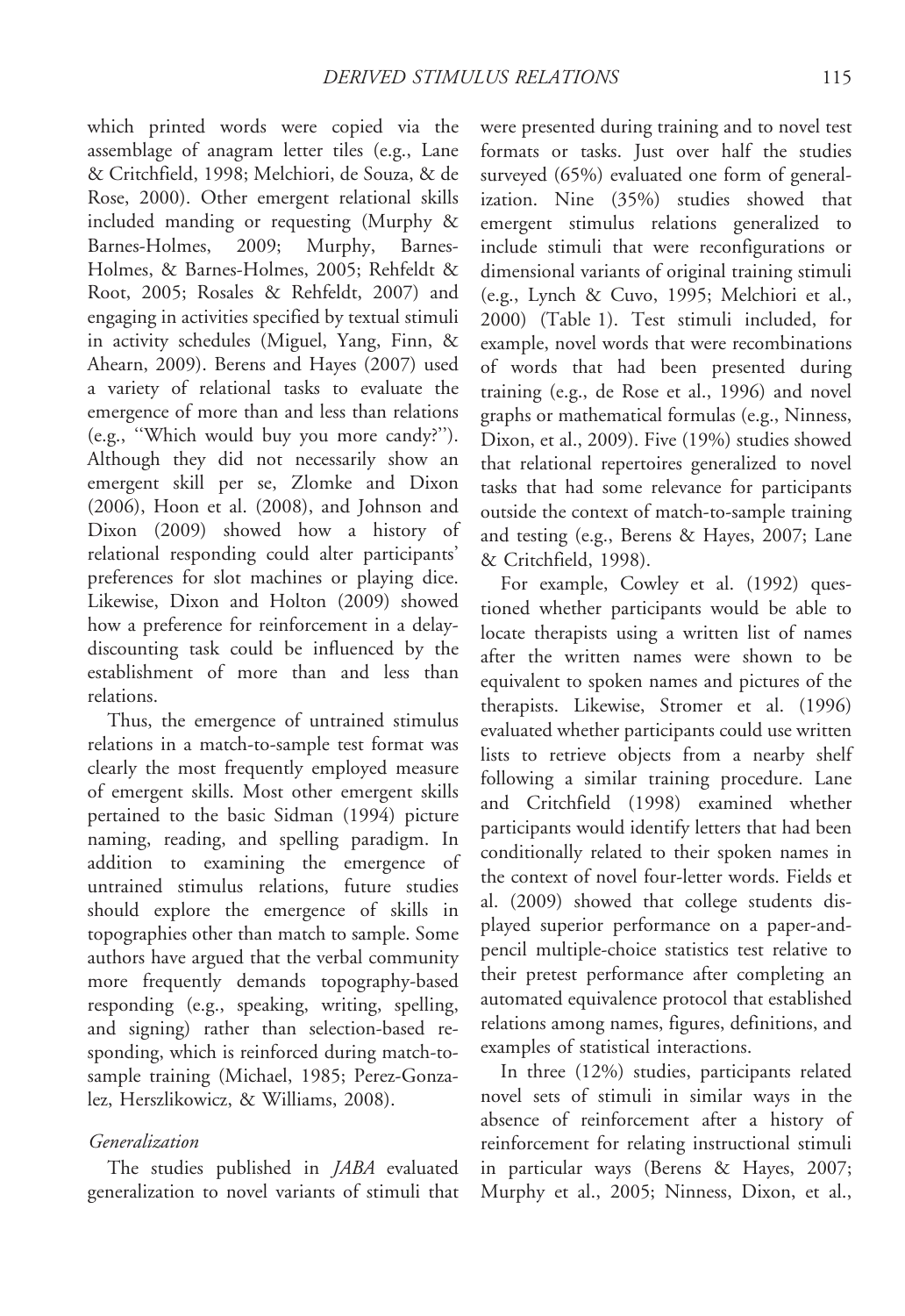2009). Berens and Hayes (2007), for example, explicitly taught more than and less than relations and found that participants responded in accordance with frames of comparison with novel sets of stimuli across a variety of tasks. These results suggest that a history of multipleexemplar training for relating instructional stimuli in particular ways promotes responding that generalizes across a range of novel stimuli and tasks (Hayes et al., 2001).

In underscoring the powerful role for a technology of derived stimulus relations in applied settings, the generalization results from the JABA studies are probably the most significant, because they illustrate the many educationally significant outcomes that may occur well beyond the context of match to sample. However, 12 (46%) of the studies did not evaluate generalization. Successful generalization performances may in fact be among the most important of the characteristics examined in terms of the transportability of a study's procedures and findings. A procedure that generates novel performances in a variety of situations or tasks is likely to have important implications for a student or client when used in a practice setting. Applied researchers should continue to think beyond the generation of emergent match-to-sample performance to other repertoires that a history of reinforced relational responding might produce.

### Maintenance

Only three (12%) of the studies evaluated the maintenance of emergent skills (Lane & Critchfield, 1998; Ramirez & Rehfeldt, 2009; Rosales & Rehfeldt, 2007). This finding is discouraging, particularly in light of Rogers' (1983) argument that the sustainability of an intervention is critical to its diffusion. Although instructional paradigms that program for the emergence of a relational repertoire are economical and efficient and may result in a range of untrained skills, the skills are of no value if they are not maintained over time. Basic laboratory work has shown that derived stim-

ulus relations may be remarkably stable over time (Rehfeldt & Hayes, 2000; R. R. Saunders, Wachter, & Spradlin, 1988), but these findings cannot be taken for granted in practical settings. Future studies should routinely include followup probes. Moreover, the amount of retraining necessary to recapture relational skills that are not maintained is a worthwhile area of investigation.

## Automated or Tabletop Procedures

Seventeen (65%) of the studies used automated procedures (e.g., Hoon et al., 2008), and 10 (38%) used tabletop procedures (e.g., Murphy et al., 2005). Stromer et al. (1996), who established constructed-response spelling repertoires in adults with intellectual disabilities, used both automated and tabletop procedures. That fewer studies used tabletop procedures is noteworthy, because some educational settings may not have the resources for all students to complete automated protocols on a regular basis. In addition, tabletop procedures may be more easily incorporated into smallgroup instruction. Finally, further development and refinement of tabletop procedures may identify effective approaches for teaching staff to implement derived stimulus relations protocols (e.g., Sarokoff & Sturmey, 2004).

### Setting

Not all studies reported the setting in which the study was conducted. Of those that did, eight (31%) were conducted in school settings (e.g., Connell & Witt, 2004), seven (27%) were conducted in university laboratories or clinics (e.g., Ninness et al., 2005), and three (12%) were conducted in adult service agencies or habilitation settings (e.g., Rosales & Rehfeldt, 2007) (Table 1). Ninness et al. (2005) conducted sessions in a hospital setting, and Berens and Hayes (2007) and Johnson and Dixon (2009) conducted some sessions in participants' or experimenters' homes. Thus, most studies were conducted in school or university laboratory settings. Although the instructional sessions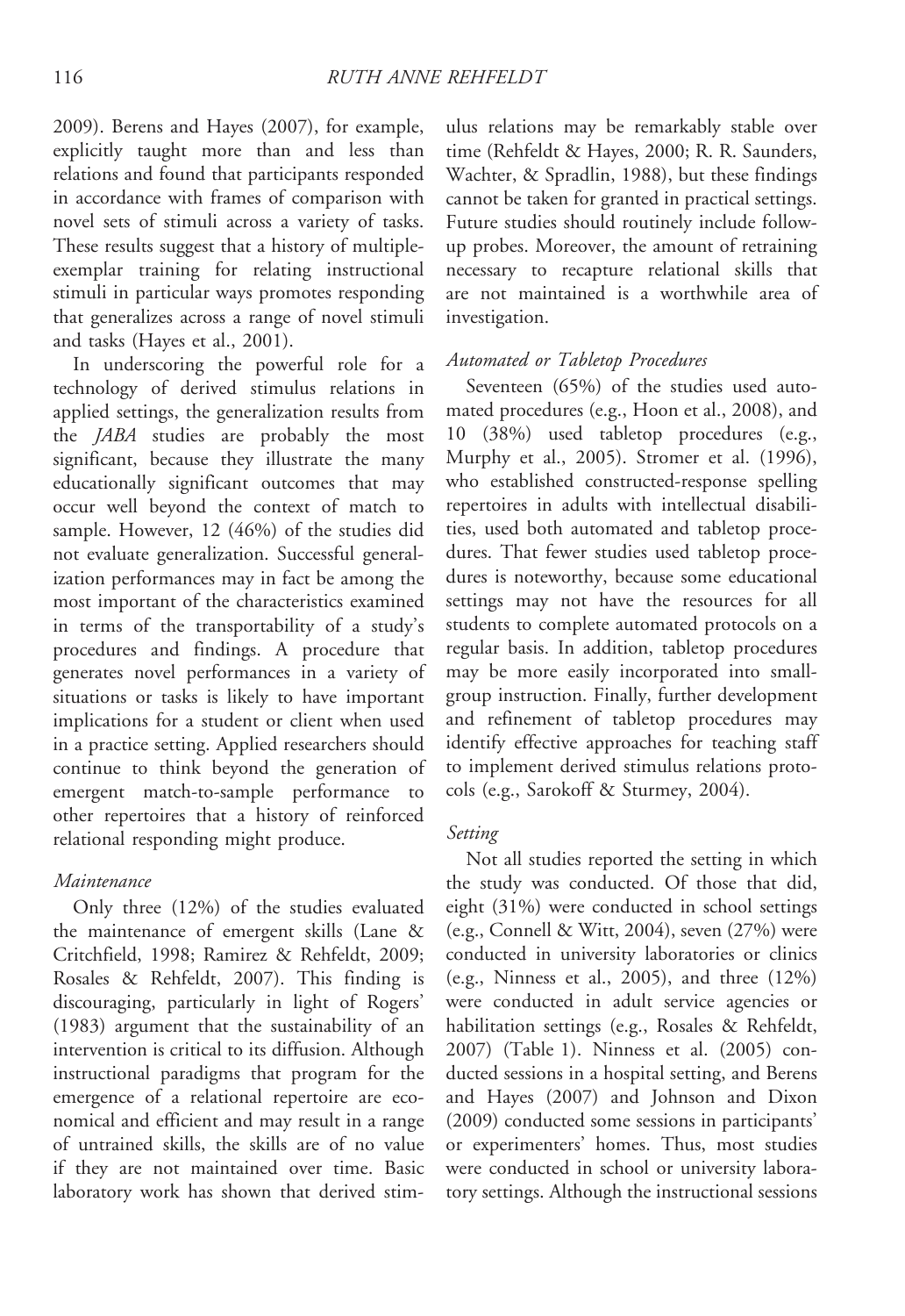conducted in school and agency settings may have been run by graduate assistants and not teachers or staff, conducting studies in these settings may play a small but not insignificant role in the dissemination of this technology to practitioners.

In summary, this descriptive analysis inspired a number of recommendations for future research, many of which may enhance the transportability of the derived stimulus relations research program to practitioners. First, more research examining the efficacy of derived stimulus relations protocols with nondisabled populations (e.g., typically developing students of all ages) seems to be in order, as does the role of relational behavior in the genesis of psychological disorders. Second, although the utility of relational learning in early reading instruction has been ascertained, examining its role in more advanced reading and other areas of academics, including mathematics, is warranted. Third, individuals with sensory impairments might benefit from derived stimulus relations protocols that capitalize on other senses (e.g., touch; Toussaint & Tiger, 2010). Fourth, researchers need to look beyond the establishment of relations of sameness, particularly if the paradigm is to have any utility in the instruction of more complex skill areas. Protocols for establishing frames of comparison and opposition need to be examined (Luciano et al., 2009), along with protocols for establishing deictic frames, or frames that specify a relation in terms of the perspective of the speaker, which may be critical for teaching perspective taking (Hayes et al., 2001). Fifth, promoting the emergence and generalization of topography-based skills that are displayed under a variety of novel conditions and test formats is critical. Sixth, follow-up probes should be conducted as a standard practice. Seventh, future research should examine how tabletop protocols might be incorporated into small-group instruction, because they are more likely than automated procedures to be adopted in many educational settings.

Finally, strategies for disseminating this technology, be they workshops, training manuals, or publications in practitioner-oriented journals, must be implemented if the paradigm is to have the socially significant outcomes initially predicted (Stromer et al., 1996).

#### REFERENCES

- Alessi, G. (1987). Generative strategies and teaching for generalization. The Analysis of Verbal Behavior, 5, 15–27.
- Berens, N. M., & Hayes, S. C. (2007). Arbitrarily applicable comparative relations: Experimental evidence for relational operant. Journal of Applied Behavior Analysis, 40, 45–71.
- Binder, C. V. (1996). Behavioral fluency: Evolution of a new paradigm. The Behavior Analyst, 19, 163–197.
- Burns, B. J., Hoagwood, K., & Mrazek, J. (1999). Effective treatment for mental disorders in children and adolescents. Clinical Child and Family Psychology Review, 2, 199–254.
- Bush, K. M. (1993). The Psychological Record, 43, 567–584.
- Chorpita, B. F. (2003). The frontier of evidence-based practice. In A. E. Kazdin & J. R. Weisz (Eds.), Evidence-based psychotherapies for children and adolescents (pp. 42–59). New York: Guilford.
- Connell, J. E., & Witt, J. C. (2004). Applications of computer-based instruction: Using specialized software to aid letter-name and letter-sound recognition. Journal of Applied Behavior Analysis, 37, 67–71.
- Cooper, J. O., Heron, T. E., & Heward, W. L. (2007). Applied behavior analysis (2nd ed.). Upper Saddle River, NJ: Pearson Education.
- Cowley, B. J., Green, G., & Braunling-McMorrow, D. (1992). Using stimulus equivalence procedures to teach name-face matching to adults with brain injuries. Journal of Applied Behavior Analysis, 25, 461–475.
- Critchfield, T. S., & Fienup, D. M. (2008). Stimulus equivalence. In S. F. Davis & W. F. Buskist (Eds.), 21st century psychology (pp. 360–372). Thousand Oaks, CA: Sage.
- de Rose, J. C., de Souza, D. G., & Hanna, E. S. (1996). Teaching reading and spelling: Exclusion and stimulus equivalence. Journal of Applied Behavior Analysis, 29, 451–469.
- de Souza, D. G., de Rose, J. C., & Domeniconi, C. (2009). Applying relational operants to reading and spelling. In R. A. Rehfeldt & Y. Barnes-Holmes (Eds.), Derived relational responding: Applications for learners with autism and other developmental disabilities (pp. 173–207). Oakland, CA: New Harbinger.
- Dixon, M. R., & Holton, B. (2009). Altering the magnitude of delay discounting by pathological gamblers. Journal of Applied Behavior Analysis, 42, 269–275.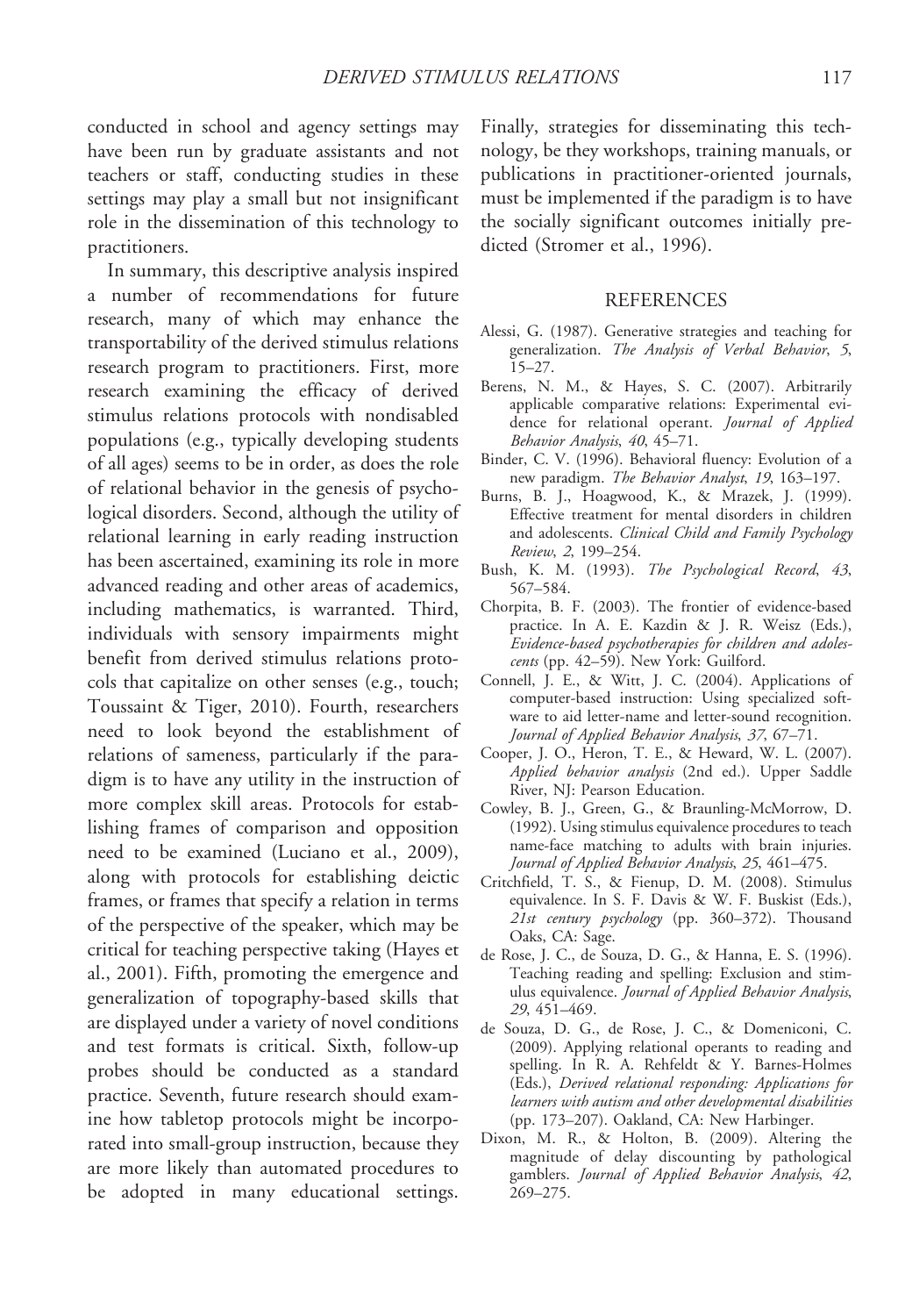- Dixon, M. R., Small, S. L., & Rosales, R. (2007). Extended analysis of empirical citations with Skinner's Verbal Behavior: 1984–2004. The Behavior Analyst, 30, 197–209.
- Engelmann, S., & Carnine, D. (1982). Theory of instruction: Principles and applications. Eugene, OR: ADI Press.
- Fields, L., Travis, R., Roy, D., Yadlovker, E. D., Aguiar-Rocha, L., & Sturmey, P. (2009). Equivalence class formation: A method for teaching statistical interactions. Journal of Applied Behavior Analysis, 42, 575–593.
- Hale, J. B. (2008). Response to intervention: Guidelines for parents and practitioners. Retrieved from www. wrightslaw.com
- Hayes, S. C., Barnes-Homes, D., & Roche, B. (2001). Relational frame theory: A post-Skinnerian account of human language and cognition. New York: Kluwer Academic/Plenum.
- Hayes, S. C., & Hayes, L. J. (1993). Applied implications of current JEAB research on derived relations and delayed reinforcement. Journal of Applied Behavior Analysis, 26, 507–511.
- Hoagwood, K., Burns, B. J., Kiser, L., Ringeisen, H., & Schoenwald, S. K. (2001). Evidence-based practice in child and adolescent mental health services. Psychiatric Services, 52, 1179–1189.
- Hoon, A., Dymond, S., Jackson, J. W., & Dixon, M. R. (2008). Contextual control of slot-machine gambling: Replication and extension. Journal of Applied Behavior Analysis, 41, 467–470.
- Horne, P. J., & Lowe, C. F. (1996). On the origins of naming and other symbolic behavior. Journal of the Experimental Analysis of Behavior, 65, 185–241.
- Johnson, T. E., & Dixon, M. R. (2009). Influencing children's pregambling game playing via conditional discrimination training. Journal of Applied Behavior Analysis, 42, 73–81.
- Kennedy, C. H., Itkonen, T., & Lindquist, K. (1994). Nodality effects during equivalence class formation: An extension to sight-word reading and concept development. Journal of Applied Behavior Analysis, 27, 673–683.
- Kohn, A. (1999). The schools our children deserve. Boston: Houghton Mifflin.
- Lane, S. D., & Critchfield, T. S. (1998). Classification of vowels and consonants by individuals with moderate mental retardation: Development of arbitrary relations via match-to-sample training with compound stimuli. Journal of Applied Behavior Analysis, 31, 21–41.
- Luciano, C., Rodrigquez, M., Manas, I., & Ruiz, F. (2009). Acquiring the earliest relational operants: Coordination, difference, opposition, comparison, and hierarchy. In R. A. Rehfeldt & Y. Barnes-Holmes (Eds.), Derived relational responding: Applications for learners with autism and other developmental disabilities (pp. 149-172). Oakland, CA: New Harbinger.
- Lynch, D. C., & Cuvo, A. J. (1995). Stimulus equivalence instruction of fraction-decimal relations. Journal of Applied Behavior Analysis, 28, 115–126.
- Melchiori, L. E., de Souza, D. G., & de Rose, J. C. (2000). Reading, equivalence, and recombination of units: A replication with students with different learning histories. Journal of Applied Behavior Analysis, 33, 97–100.
- Michael, J. (1985). Two kinds of verbal behavior and a possible third. The Analysis of Verbal Behavior, 3, 2–5.
- Miguel, C. F., Yang, H. G., Finn, H. E., & Ahearn, W. H. (2009). Establishing derived textual control in activity schedules with children with autism. Journal of Applied Behavior Analysis, 42, 703–709.
- Mueller, M. M., Olmi, D. J., & Saunders, K. J. (2000). Recombinative generalization of within-syllable units in prereading children. Journal of Applied Behavior Analysis, 33, 515–531.
- Murphy, C., & Barnes-Holmes, D. (2009). Derived more–less relational mands in children diagnosed with autism. Journal of Applied Behavior Analysis, 42, 253–268.
- Murphy, C., Barnes-Holmes, D., & Barnes-Holmes, Y. (2005). Derived manding in children with autism: Synthesizing Skinner's Verbal Behavior with relational frame theory. Journal of Applied Behavior Analysis, 38, 445–462.
- Ninness, C., Barnes-Holmes, D., Rumph, R., McCuller, G., Ford, A. M., Payne, R., et al. (2006). Transformations of mathematical and stimulus functions. Journal of Applied Behavior Analysis, 39, 299–321.
- Ninness, C., Dixon, M., Barnes-Holmes, D., Rehfeldt, R. A., Rumph, R., McCuller, G., et al. (2009). Constructing and deriving reciprocal trigonometric relations: A functional analytic approach. Journal of Applied Behavior Analysis, 42, 191–208.
- Ninness, C., Holland, J., McCuller, G., Rumph, R., Ninness, S., McGinty, J., et al. (2009). Mathematical reasoning. In R. A. Rehfeldt & Y. Barnes-Holmes (Eds.), Derived relational responding: Applications for learners with autism and other developmental disabilities (pp. 313–330). Oakland, CA: New Harbinger.
- Ninness, C., Rumph, R., McCuller, G., Harrison, C., Ford, A. M., & Ninness, S. K. (2005). A functional analytic approach to computer-interactive mathematics. Journal of Applied Behavior Analysis, 38, 1–22.
- Northup, J., Vollmer, T. R., & Serrett, K. (1993). Publication trends in 25 years of the Journal of Applied Behavior Analysis. Journal of Applied Behavior Analysis, 26, 527–537.
- Perez-Gonzalez, L. A., Herszlikowicz, K., & Williams, G. (2008). Stimulus relations analysis and the emergence of novel intraverbals. The Psychological Record, 58, 95–129.
- Ramirez, J., & Rehfeldt, R. A. (2009). Observational learning and the emergence of symmetry relations in teaching Spanish vocabulary words to typically developing children. Journal of Applied Behavior Analysis, 42, 801–805.